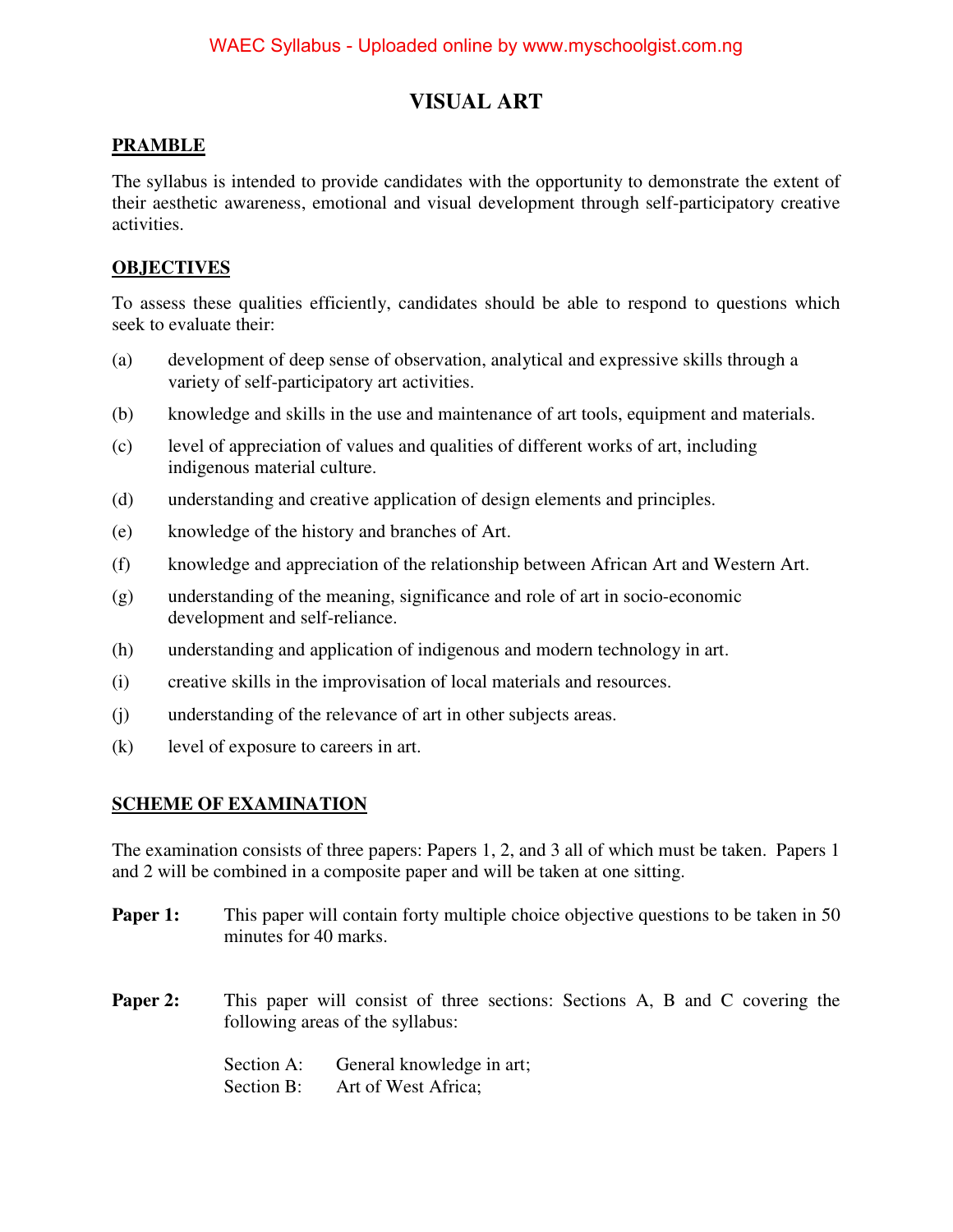Section C: Pre-historic art, Ancient Egyptian art and Western Art.

The paper will contain a total of eight essay questions. Candidates will be required to answer four questions choosing one question from Section A, two from Section B and one question in Section C. The paper will last 2 hours and carry 60 marks,

Papers 1 and 2 will focus on general knowledge in art, i.e. elements and principles of art; branches, processes, history and appreciation of art; as well as creative design processes. They will also involve tests on the use and care of art tools and materials.

The test in art history will cover both the traditional and contemporary Art of West African countries. It will also cover pre-historic art, ancient Egyptian art and European (Western art). The section on art history will cover specific periods and regions and it is important that candidates should have adequate understanding of the beliefs and attitudes that influenced artists in their work.

**Paper 3:** The paper shall also have three sections: Sections A, B and C. Candidates for the May/ June diet of the examination shall be required to answer questions in Section A and those in **either** Section B **or** C. Those for the November/December diet shall answer questions in Sections A and B only. Details on the questions in the sections are as follow

#### **Section A - Drawing**

This section will contain three questions, one each on drawing from objects, nature or life, from which candidates shall attempt one question only in 3 hours for 100 marks. *The instruction(s) for the section will be given to art teachers/supervisors two weeks before the date of the test. This is to enable the art them obtain the required materials for the test before the day of writing the paper.*

#### **Section B - Creative Design (2 - Dimensional)**

This section will contain a total of six questions; two each on graphic design, textiles design and picture-making. Candidates will be required to answer one question only in 3 hours for 100 marks. *The question paper will be given to candidates at least 2 weeks prior to the day for executing the work, but the art work must be done on the day for the test under appropriate WAEC supervision.*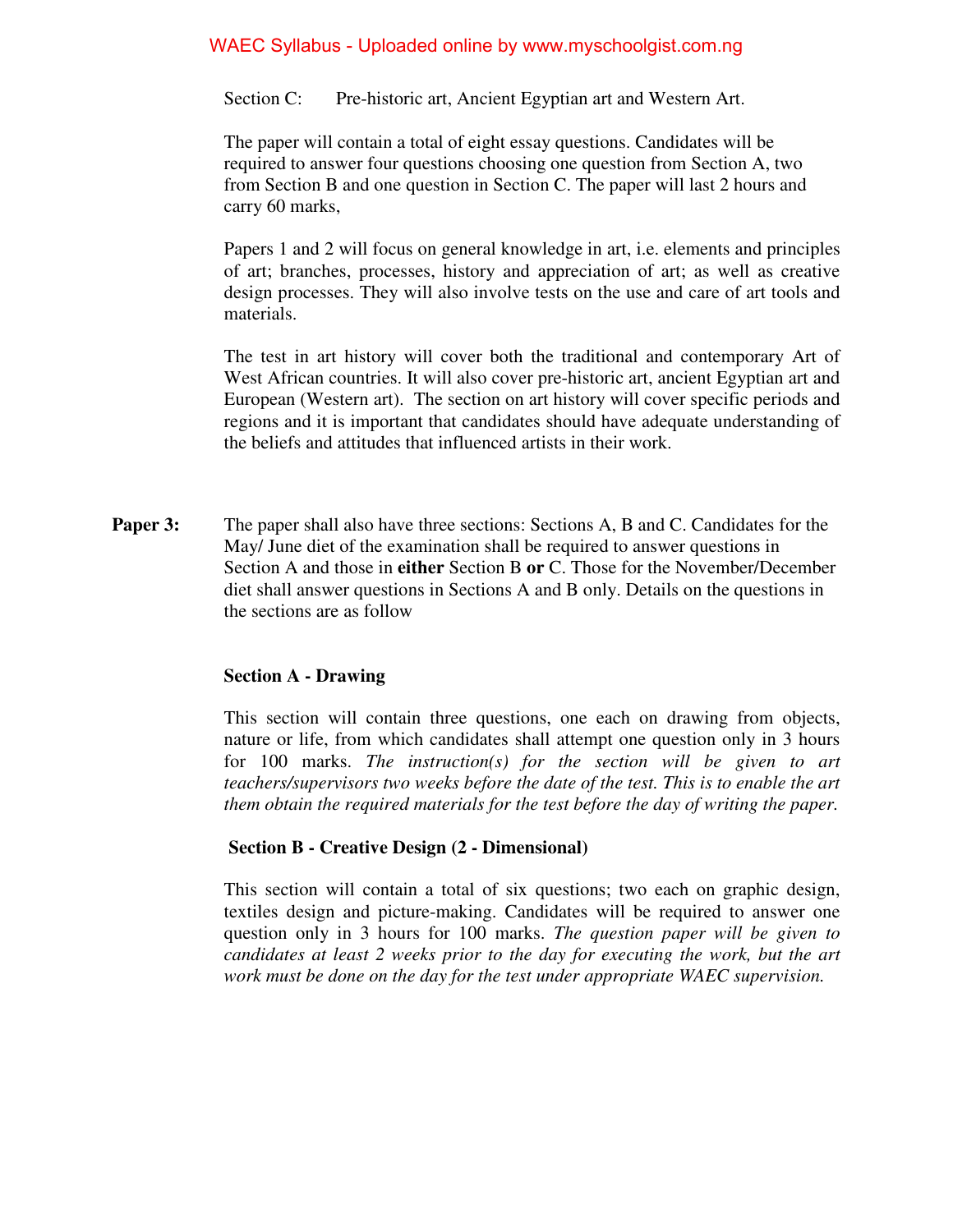## **Section C - Creative Design (3 - Dimensional)**

This section will contain four questions; one each on sculpture, product design/modeling, ceramics and crafts. Candidates will be required to answer one question only within six months for 100 marks

### **DETAILED SYLLABUS**

# **PAPERS 1 AND 2**

#### **General Knowledge in Art**

- (a) Nature and branches of Art and careers in art;
- (b) Visual awareness, understanding and appreciation of Art elements, their forms, characteristics and functions e.g. line, colour, space, shape, form, texture, etc.;
- (c) Principles of Art creative application of art and design principles e.g. balance, rhythm, proportion, harmony, emphasis, variety, etc.
- (d) Perspective meaning and type e.g. aerial, linear (angular/parallel) and foreshortening.
- (e) The knowledge of production, use and care of art/craft tools and materials e.g. brush, pencil, colour, palette, easels, etc;
- (f) Art and craft terms e.g. tie and dye, biscuit ware, silhouette, relief, chiaroscuro, sfumato, aperture, etc;
- (g) The inter-relationships of the arts e.g. music, visual art, dance, drama and literary arts.

#### **Art of West Africa**

Knowledge of traditional Art of West Africa, the basic concepts (e.g. animism, fetishism and mythology): art forms, geographical location, characteristics, underlying beliefs and the sacred and secular functions of art. A general knowledge of contemporary artists and art educator, their works, style, media, materials and contribution to the development of art.

#### Ancient Traditional Art

| Cameroon                       |                          | Bamileke                    |
|--------------------------------|--------------------------|-----------------------------|
| Dahomey (Now Benin Republic)   |                          | Fon                         |
| Gambia                         |                          | Wollof, Mandinka, Jola      |
| Ghana (Formerly Gold Coast)    |                          | Ashanti, Fante, Ewe, Frafra |
| Guinea                         |                          | Kissi                       |
| Cote d'Ivoire (Ivory Coast)    |                          | Senufo, Baule               |
| Liberia                        |                          | Dan and Ngere               |
| Mali                           |                          | Dogon, Bambara              |
| Sierra Leone                   |                          | Mende, Sherbro              |
| Upper Volta (Now Burkina Faso) | $\overline{\phantom{0}}$ | Mossi, Bobo, Kurumba        |
| Nigeria                        |                          | Benin, Ife, Nok, Igbo-Ukwu, |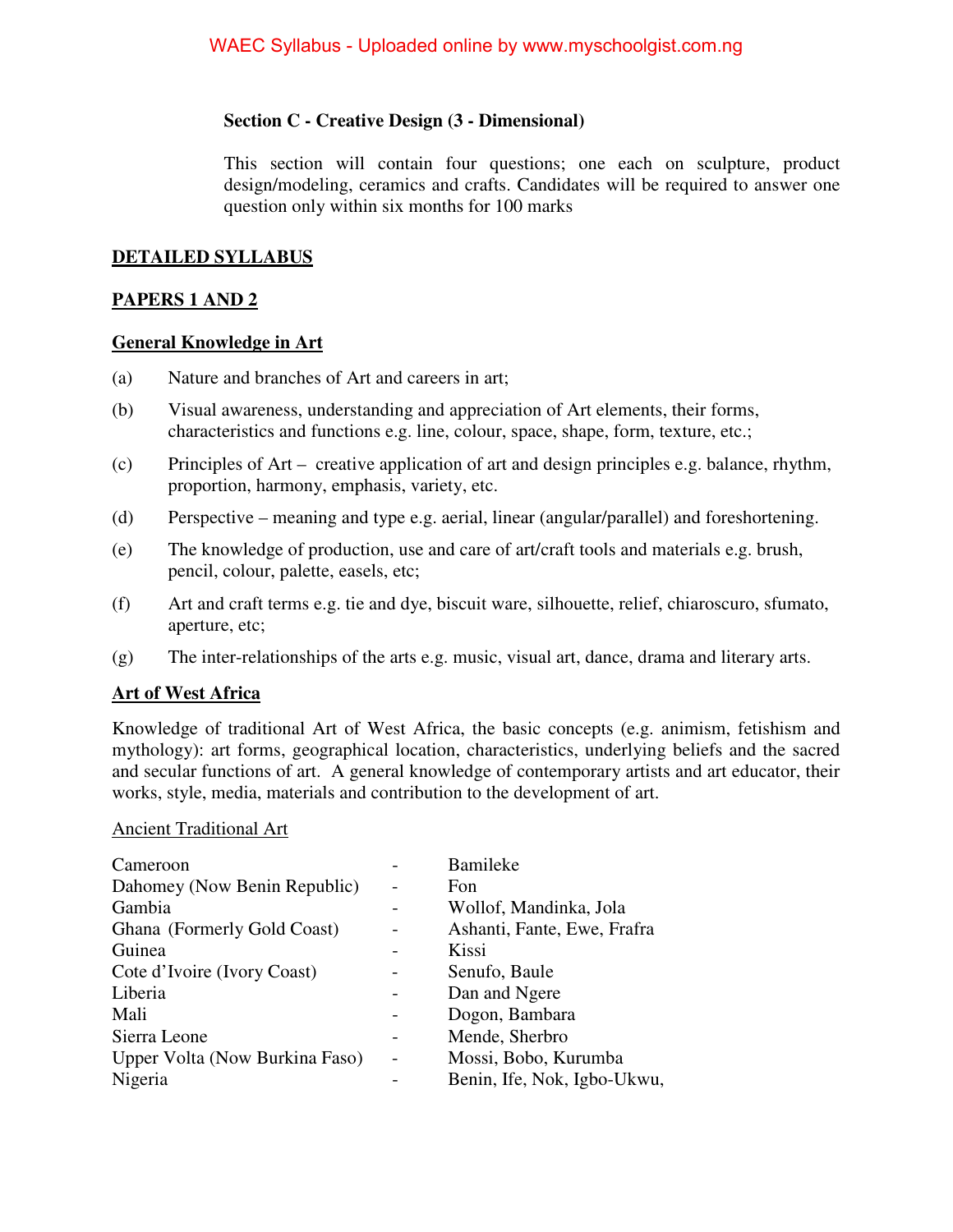#### Esie, Owo, etc.

# Modern Traditional Art

Oshogbo art, Ashanti and Ewe Kente, Modern Benin art, Winneba pottery, Abuja pottery, Ntoso adinkra, Bida brass works, calabash carving, Enyiresi basketry, Mbari mud sculpture, weaving, leatherwork, wall decoration, indigenous Decorative Motifs.

# **Contemporary**

(a) Art institutions (art schools, art galleries, arts centres, museums). Various departments responsible for art and culture, Art organizations, e.g INSEA (International Society for Education through Art), NSIAD (Nigeria Society of Industrial Artists and Designers), Ghana Artists Association, Ghana Craftsmen Association, Ghana Arts Council, GAT (Gambia Art Teachers Association), NAAC (National Association of Artists and Craftsmen) SNA (Society of Nigerian Artists), NSEA (Nigerian Society of Education through Art), Ona Art Movement of Artists, Ulli Art Movement, The Eye Society.

Cultural festivals (their artistic significance e.g. costumes, symbols, objects, masks, body decorations, wall decorations, etc).

(b) Outstanding contemporary West African Artists: their training, style, achievements and contributions to the development of art.

# **Pre-historic, Ancient Egyptian and Western Art**

- (a) Pre-historic (Earlyman's Art 20,000 2000BC) (Paleolithic, Mesolithic and Neolithic stone Ages) beliefs, materials, characteristics and functions;
- (b) Ancient Egyptian art 11,000 7,000 BC (Old, Middle and New Kingdoms) beliefs, styles and functions;
- (c) Greek Art Periods and charctreristics;
- (d) Medieval Art Features, media and characteristics

# 19<sup>th</sup> Century Art

- (a) Impressionism Artists Paul Cezanne, Claude Monet, Edouard Manet, Georges Seurat.
- (b) Post Impressionism (late 19 century)- Artists Vincent van Gogh, Paul Gauguin etc.

#### Renaissance Art

Early, Low and High Renaissance Art – Artists: Giotto, Donatello, Masaccio, etc.

Medieval Art: Features (characteristics).

Greek Art**:** Periods (Archaic, Classical and Hellenistic), characteristics and artists.

 $20<sup>th</sup>$  Century Art

Cubism: Influence of African Art and Artists - Pablo Picasso, George Braque.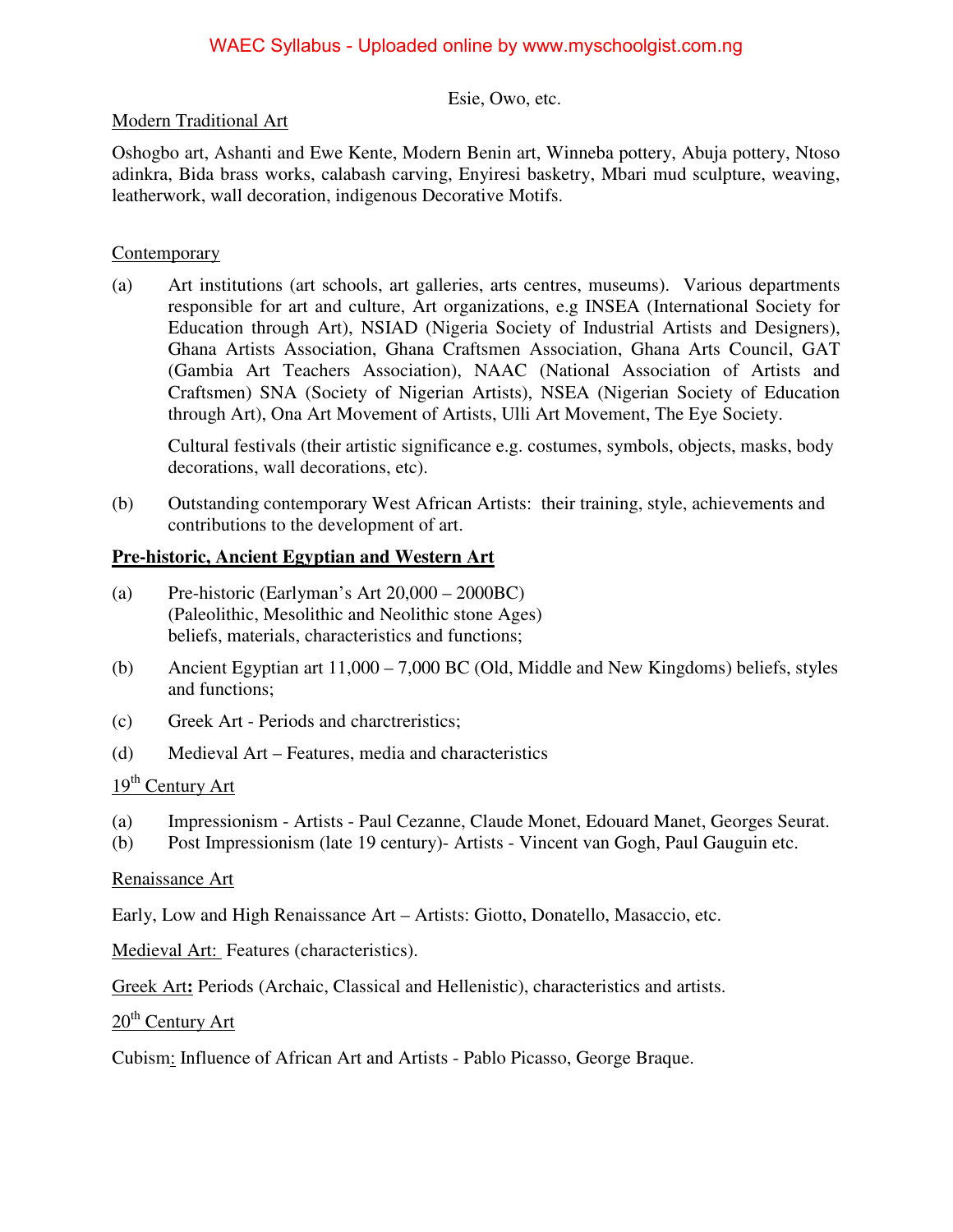# **Paper 3**

# **Part A - Drawing**

This paper will seek to test candidates' ability to observe, analyse and accurately depict natural and man-made objects. It will also test their ability to represent the structure and forms of the human figure.

The paper has **three** alternatives:

- (a) Drawing from Objects.
- (b) Drawing from Nature.
- (c) Drawing from Life.

Works can be rendered in pencil, pastel, charcoal, pen and ink or poster/water colour. Candidates should attempt **one** alternative **only**. All alternatives carry equal marks.

(a) Drawing from Objects

The aim of this alternative is to test candidates' ability to observe and interpret a group of arranged objects as a total composition. It will require a drawing of a group of man-made objects. The work may be carried out in relation to the surroundings or the part of the room in which the objects are placed. The drawing may include objects such as old radio sets, parts of cars, bicycles, machines, bottles, etc.

#### (b) Drawing from Nature

The purpose of this alternative is to get candidates to make a study of natural objects to bring out the beauty of their forms and/or the nature of their growth. This may require the study of a branch which may include flowers, foliage, fruits and vegetables. It may also be the study of rocks, bones, insects and birds, shells and other forms including fish, crustacean, skeleton etc.

(c) Drawing from Life

The aim of this alternative is to test candidates' ability to observe and depict accurately, the structure and form of a living person. The model (male or female) is to be posed in an attitude which will be described. The figure must be drawn as may be instructed.

#### **Part B - Creative Design (2 – Dimensional Art)**

This Part contains six questions, **two** each on graphic design, textile design and picture making and candidates are to attempt **one** question **only**. It seeks to test candidates' ability to visualize ideas and situations, sense of critical observation, originality and imagination in communicating personal vision in 2-Dimensional art forms.

# **Graphic Design**

Questions in graphic design will test candidates' sense of design, organizational ability and technical proficiency in the execution of the under-listed areas:

(i) Lettering and Poster Design.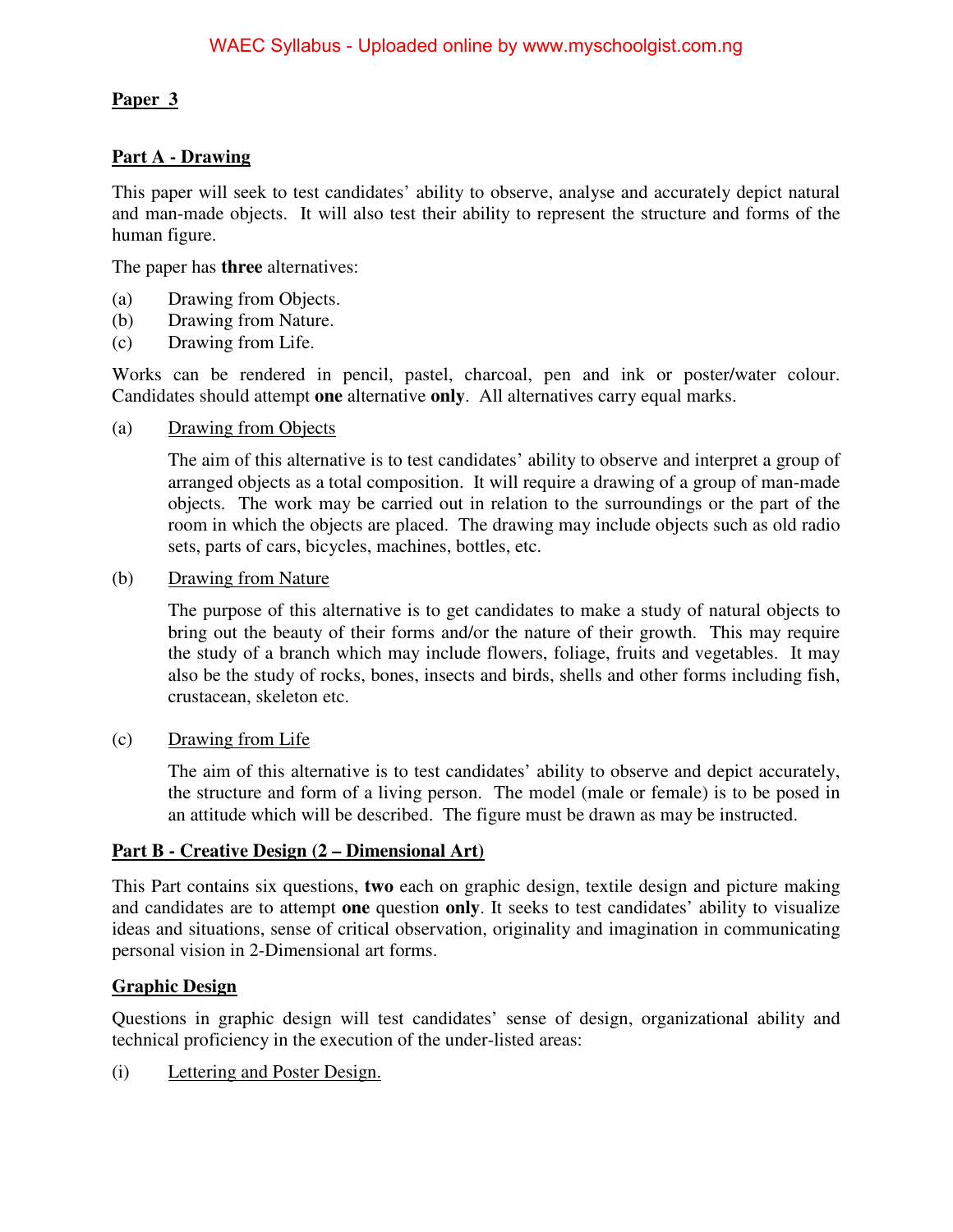This includes:

the design and layout of a brief notice requiring formal lettering, which may be in Roman, Gothic or any other formalized characters;

creation of pictorial posters with suitable lettering;

 lettering and layout appropriate for purposes such as greeting cards, formal invitations and book jackets, logo types, emblems, symbols, labels, wall hangings etc.

- (ii) Book Illustration This includes story and text illustrations in books, magazines and newspapers.
- (iii) Printmaking This includes linocut, woodcut, yam print, stenciling, screen printing and others.
- (iv) Package Design e.g. wrappers, cereal packages and record (CD) jackets etc;
- (v) Computer Graphics Designing any of  $(i iv)$  with the use of computer software e.g. CorelDraw, Adobe Photoshop etc.

# **Textile Design**

Designing a piece of material such as cotton, or silk, dyed in a pattern as in batik, tie and dye or printed as in block or screen printing. The piece should be at least two metres in length and unsewn. This section will also involve the following:

- (i) Appliqué shaped fabric pieces sewn on a foundation fabric to form a Design or pattern.
- (ii) Tapestry a piece of fabric with a woven pattern or picture used as wall hanging, upholstery, etc.

# **Picture-Making**

Questions on picture-making are meant to test candidates' creative sense, ability and technical proficiency in the execution of the under-listed areas:

- (i) Painting Creating illustrative composition of ideas (themes) from everyday life or imagination, using suitable medium. This shall include Mural.
- (ii) Photography the art of producing pictures with camera. The purpose of this aspect is for candidates to be able to demonstrate basic knowledge and creative skill in shooting and printing of pictures from a variety of subjects such as:

| Portraits |                          | human compositions                                     |
|-----------|--------------------------|--------------------------------------------------------|
| Landscape | $\overline{\phantom{0}}$ | rocks, hills, anthills, buildings, street scenes, etc. |
| Seascape  | $\overline{\phantom{0}}$ | beach scenes, streams, waterfall, dams etc.            |
| Nature    | $\overline{\phantom{a}}$ | plants, leaves, flower foliage, twigs, fruits, etc.    |
| Pets      |                          | cats, dogs, birds etc.                                 |

Experimental photography with simple forms of photo tricks e.g. photo grams and image distortion in printing etc. is encouraged.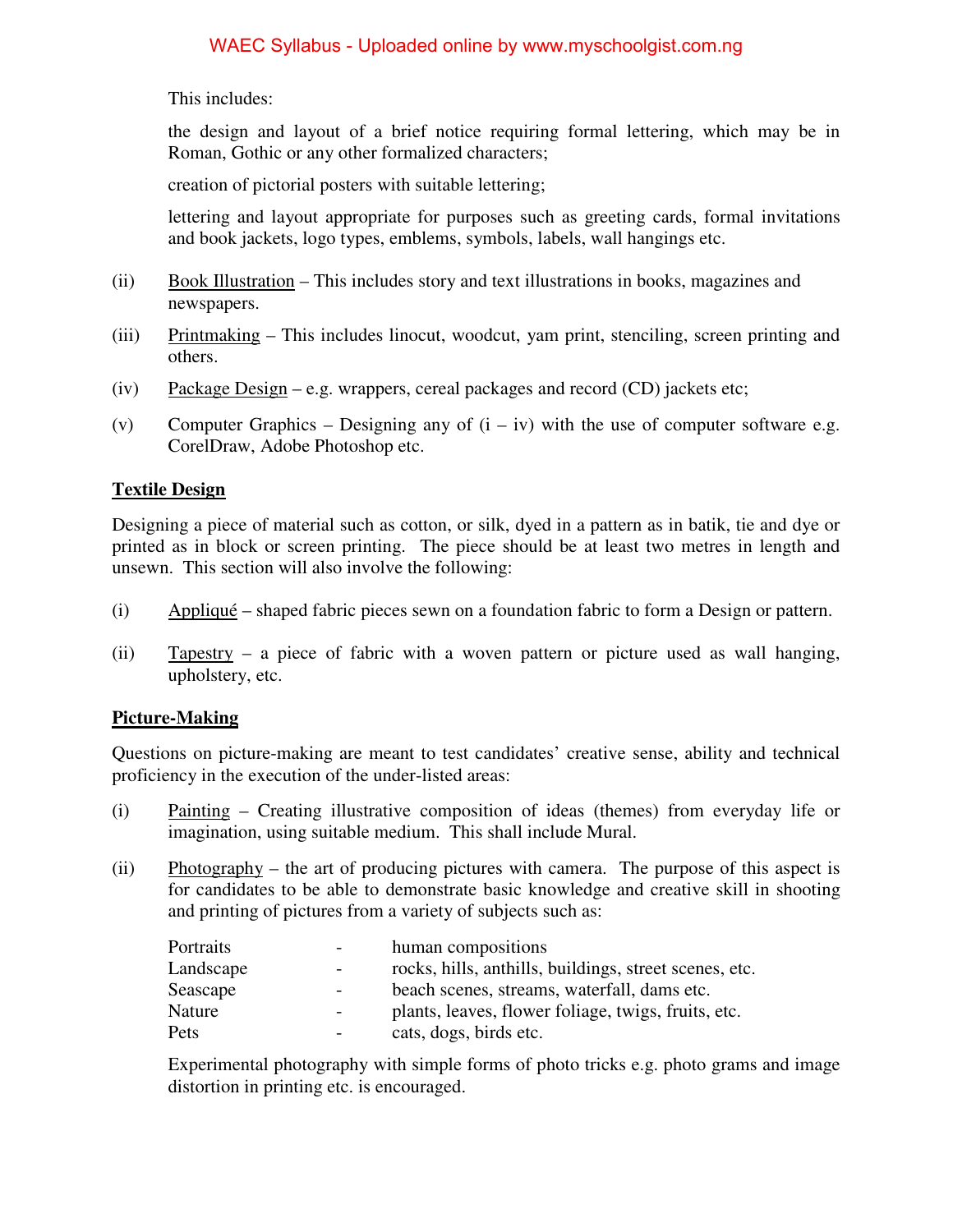- (iii) Mosaic making picture with small pieces of regular shaped coloured materials e.g. glass, paper or tile stuck onto a surface.
- (iv) Collage making pictures by synthesizing a variety of irregular shaped materials like cloth, pieces of paper and other objects onto a surface.

# **Part C - Creative Design (3 - Dimensional)**

This part is aimed at evaluating candidates' sense of originality and imagination in communicating personal ideas and vision in 3-Dimensaional art forms. Candidates may use clay, papier-mâché, wood/plywood, cement, fiber-glass, Plaster-of-Paris, paper (including embossed/texturized card-board, chip-board and straw-board) etc.

# **Sculpture**

This may be rendered in clay, metal, wood, papier-mâché, cement, etc. All works rendered in clay must be fired.

# **Product Design/Modeling**

Designing and producing models of industrial products, such as automobiles, phones, bottles, cosmetics, etc.

# **Ceramics**

Ceramic wares such as jugs, flower vase, bowl, etc which a candidate has either moulded, handbuilt or thrown on the wheel or any other object such as a toy animal or figure. Clay works must be fired.

# **Crafts**

This shall include:

┯

- (i) Basketry: the making of mats, chair, hat, stool, bag, macramé or other useful objects designed and woven or plaited in cane, raffia, etc.
- (ii) Jewellery: the design and construction of ornaments with metals, beads, plastic, shells, seeds, etc.
- (iii) Calabash Decoration: Designing and decorating calabash using various method.

# **General Note on Paper 3C**

The project work in Paper 3C (3-Dimensional design) should be executed within **6 months** of the examination year. Notes, diagrams and working drawings **must** be submitted along with the finished projects. These constitute 10% of the total marks obtainable.

# **SUGGESTED READING MATERIAL**

| S/NO. | <b>AUTHOR</b> | TITI E | <b>PUBLISHER/YEAR</b> |
|-------|---------------|--------|-----------------------|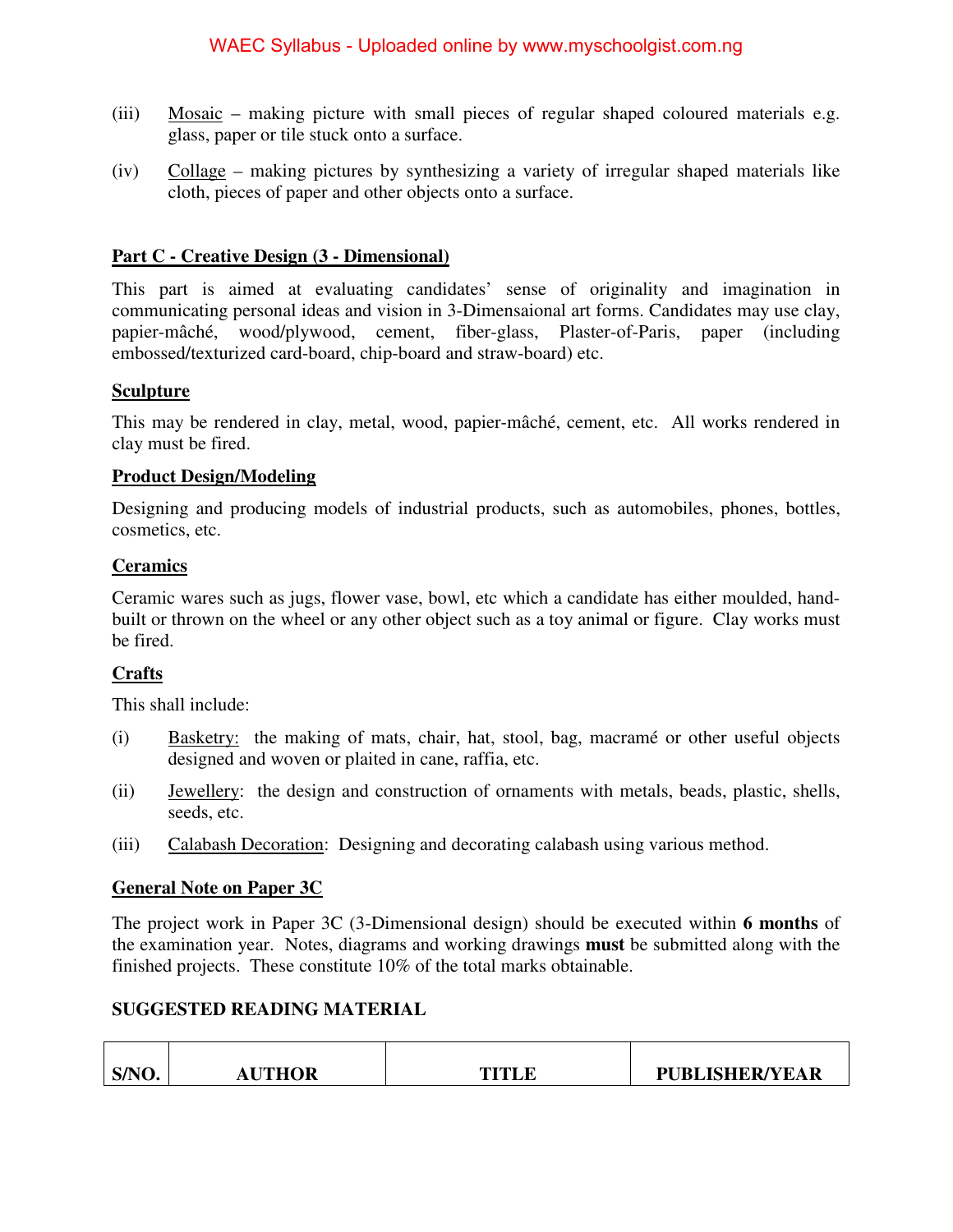| 1.  | Amenuke, S.K.,        | General Knowledge in Art for                                   | Ministry of Education,                        |
|-----|-----------------------|----------------------------------------------------------------|-----------------------------------------------|
|     | B. K. Dogbe et al     | Senior Secondary Schools                                       | Accra, Ghana                                  |
| 2.  | E. H. Gombrich        | The Story of Art                                               | <b>Phaidon Press Limited</b>                  |
| 3.  | Hellen Gardner        | Art Through the Agers                                          | Harcourt, Brace & World,<br>N.Y. 1980         |
| 4.  | Kofi Antubam          | Ghana's Heritage of Culture                                    |                                               |
| 5.  | Bernard S. Mayers     | Art & Civilization                                             | McGraw Hill, New York                         |
| 6.  | Harlow                | Art History in Africa                                          | Longman Group Limited                         |
| 7.  | <b>Robert Clement</b> | The Art Teacher's Handbook                                     | Century Hotchinson<br>Limited, London         |
| 8.  | <b>Harry Stemberg</b> | Composition                                                    | Grosset & Dunlop New<br>York                  |
| 9.  | Maurice De Samsmarez  | <b>Basic Design: The Dynamics</b><br>of Visual Form            | Studio Vista Limited,<br>London               |
| 10. | Harold Osborne        | Art of Appreciation                                            | Oxford University,<br>London                  |
| 11. | Henry Pluckrose       | The Book of Crafts                                             | Evans Brothers Limited,<br>London             |
| 12. | Werner Gillon         | A Short history of African Art                                 | Pengium Books Limited,<br>Harmondsworth, U.K. |
| 13. | Whitfield             | Beginning Pen lettering<br>(Book 3)                            | Gina and Company Ltd,<br>London.              |
| 14. | Ayisi, Eric, O.       | An Introduction to the Study<br>of African Culture             | Heinemann, 1972                               |
| 15. | Beier, Ulli           | Art in Nigeria                                                 | London, Cambridge<br>University Press, 1960   |
| 16. | Olaosebikan, W.A.     | Cultural & Creative Arts: A<br><b>Source Book for Teachers</b> | Ibadan: Evans                                 |
| 17. | Underwood, Leon       | <b>Bronzes of West Africa</b>                                  | Transatlantic Art 1968                        |
| 18. | Wangboje, S. J.       | A Textbook on Art for Senior<br><b>Secondary School</b>        | Evans Brother (Nig.) Ltd,<br>1982             |
| 19. | Frank Willett         | Ife and the History of West<br><b>African Sculpture</b>        | Thames and Hudson, 1967                       |
| 20. | Pat Oyelola           | Nigerian Crafts                                                | Macmillian 1981                               |
| 21. | George Talabi         | Art Teaching in African<br>Schools                             | Heinemann Educational<br>Books, Ibadan        |
| 22. | Frank Willett         | African Art                                                    | Thames and Hudson                             |